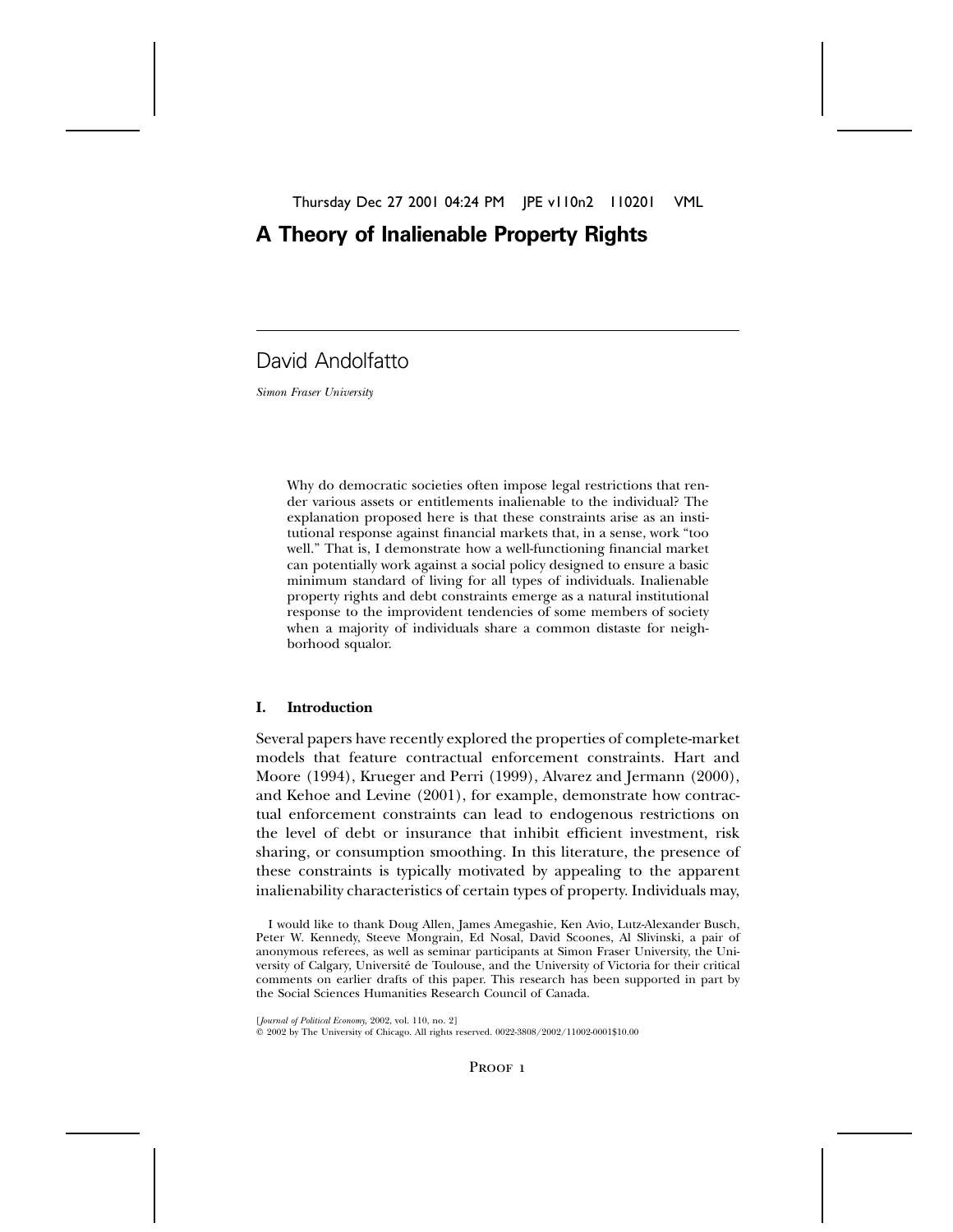# CHECKED 2 **jOURNAL OF POLITICAL ECONOMY**

for example, be endowed with a (nondisposable) technological ability to evade future obligations by moving to a different economy (the home sector, the underground economy, or a foreign economy); such a circumstance would render human capital inalienable to the individual. But aside from such technological considerations, it seems difficult to rationalize the presence of these constraints. If anything, one might expect institutions to emerge that help circumvent their adverse effects. In fact, what we tend to observe is precisely the opposite: inalienable property rights are frequently imposed by governments through an assortment of legal restrictions.

To give just a few examples of what I am referring to here, note that people are commonly prohibited from using promised pension income as collateral for a loan. Most other social security entitlements are almost always made legally inalienable. The ability of creditors to garnishee wages for debt repayment is often subject to severe legal restrictions, with some jurisdictions going so far as to prohibit the practice entirely. Indentured servitude (which in some sense might be viewed as an extreme form of wage garnishment) is legally prohibited. Personal bankruptcy laws often include provisions that render some assets exempt from seizure. Even outside of formal bankruptcy proceedings, creditors can anticipate that courts will often impose nonnegotiable limits on the types and level of assets that can be seized from people in default. These are all examples of restrictions that, in the language of Stigler (1968), limit the disposable property rights of individuals. As such, they constitute laws that limit the amount of debt/insurance that individuals are able to secure. What is the rationale for these types of restrictions?

The explanation offered below is that these laws constitute a part of a politico-economic equilibrium designed to implement an efficient allocation of resources distributed in a manner that is preferred by a voting majority.<sup>1</sup> My argument rests on three key assumptions: (1) There is a well-functioning competitive financial market, (2) there are some individuals (in the majority) who are subject to a consumption externality in that their welfare is adversely affected whenever the consumption of any individual falls below some minimum level, and (3) there are some individuals (in the minority) who would willingly use financial markets to embark on consumption trajectories that take them (with some positive probability) below this minimum level.

What follows from these three conditions can be explained simply when the minority individuals are modeled as displaying "impatience." In an unfettered financial market, the impatient will rationally use a

 $1$ In an argument similar to the one made here, Avio (1973) argues that interest rate ceilings might be interpreted as a rational and inexpensive way for a society to achieve its welfare objectives for certain types of individuals.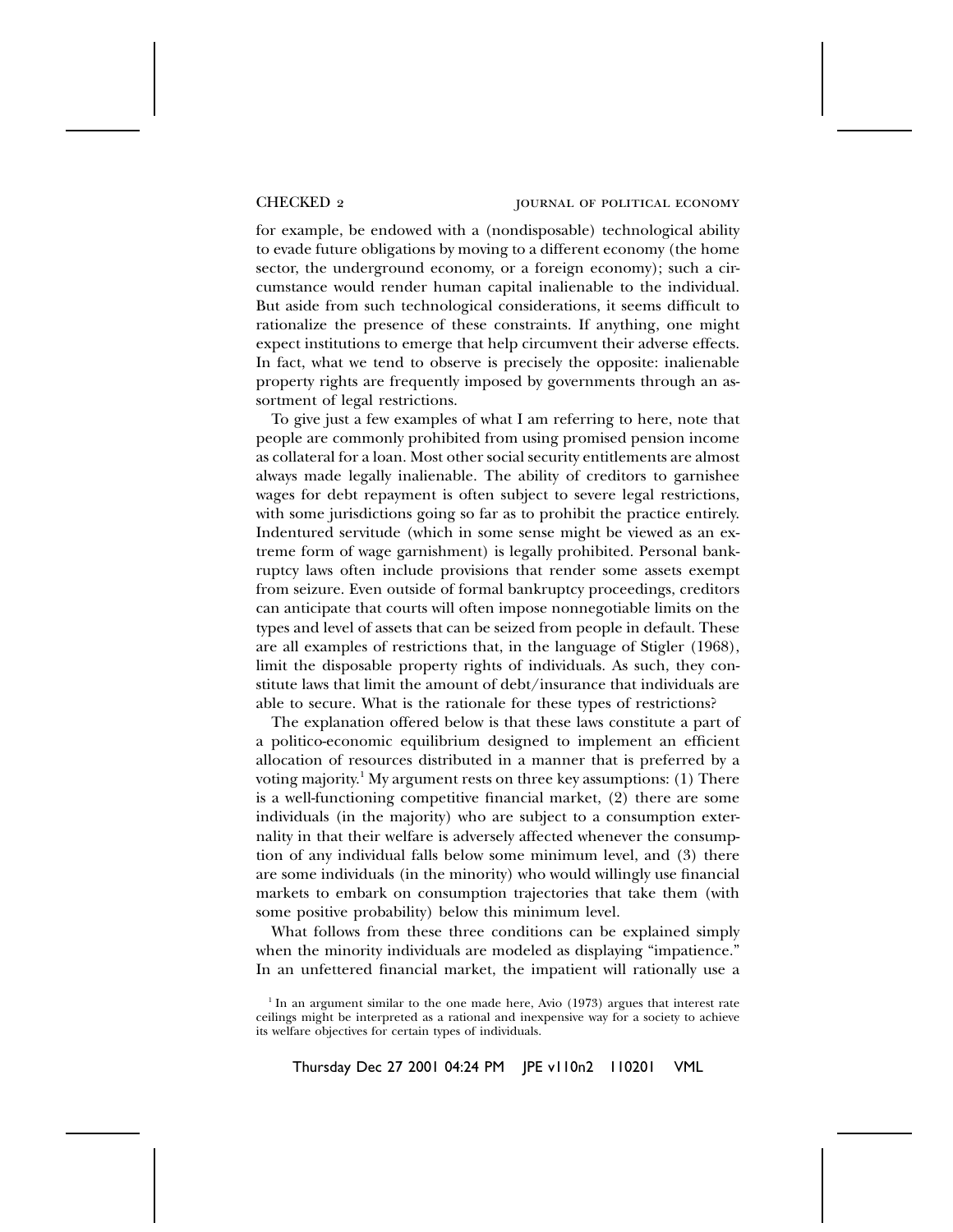given stream of earnings to finance a near-term period of "high living" in exchange for a future of extreme poverty. To the extent that surrounding individuals are in some way adversely affected by the destitute, this group of people will be tempted to transfer resources to their impoverished fellow citizens. But with a well-functioning financial market, an impatient person will be able to write a debt contract with creditors that effectively collateralizes the anticipated act of charity. That is, the rational expectation of a future transfer will serve only to send impatient individuals to the bank to borrow more money. So when the transfer would come to rescue such a person from inevitable poverty, he or she would have to turn the money right over to the bank to pay off the loan. Should the "altruistic" (and patient) group at this stage be willing to give up yet more resources that allow the impatient to settle their debts and enjoy a tolerable living standard, this too would have already been anticipated and borrowed against. Thus there can be no Paretoefficient equilibrium because efficiency requires poverty-eradicating transfers that cannot exist in equilibrium. It turns out that this nonexistence problem is easily rectified by passing a law that prohibits the garnishment of certain types of income or assets (e.g., social security entitlements). In other words, debt constraints exist not because of "imperfections" in the capital market, but because of conscious government intervention designed to hamper a capital market that would otherwise work "too well" (relative to the preferences of a majority).

The emergence of legal restrictions of the type I study here does not depend on the existence of motives for redistribution. Consider, for example, an economy in which people share identical earnings processes. In such an environment, a majority of patient individuals may want to adopt an inalienable "forced-saving" program (mandatory pension plan) that happens to bind only for the impatient. By doing so, the patient (who grow wealthy over time) need not concern themselves with the senescent Lord Byrons of the world, who are made worse off by the "paternalistic" intervention of their fellow citizens.<sup>2</sup>

It is worth pointing out that my argument does not depend on heterogeneous time preference; that is, other forms of heterogeneity may suffice. Consider, for example, an environment that features idiosyncratic earnings uncertainty and suppose that the minority individuals are risk-neutral or have subjective probabilities attached to some bad outcomes that are "too low" (i.e., they discount particular states of the world too heavily relative to the preferences/information of the majority). In either case, this minority is not going to insure itself "properly," and, in the absence of legally inalienable social insurance or nonne-

<sup>2</sup> "Let us have wine and women, mirth and laughter; Sermons and soda water, the day after" (Lord Byron, *Don Juan*).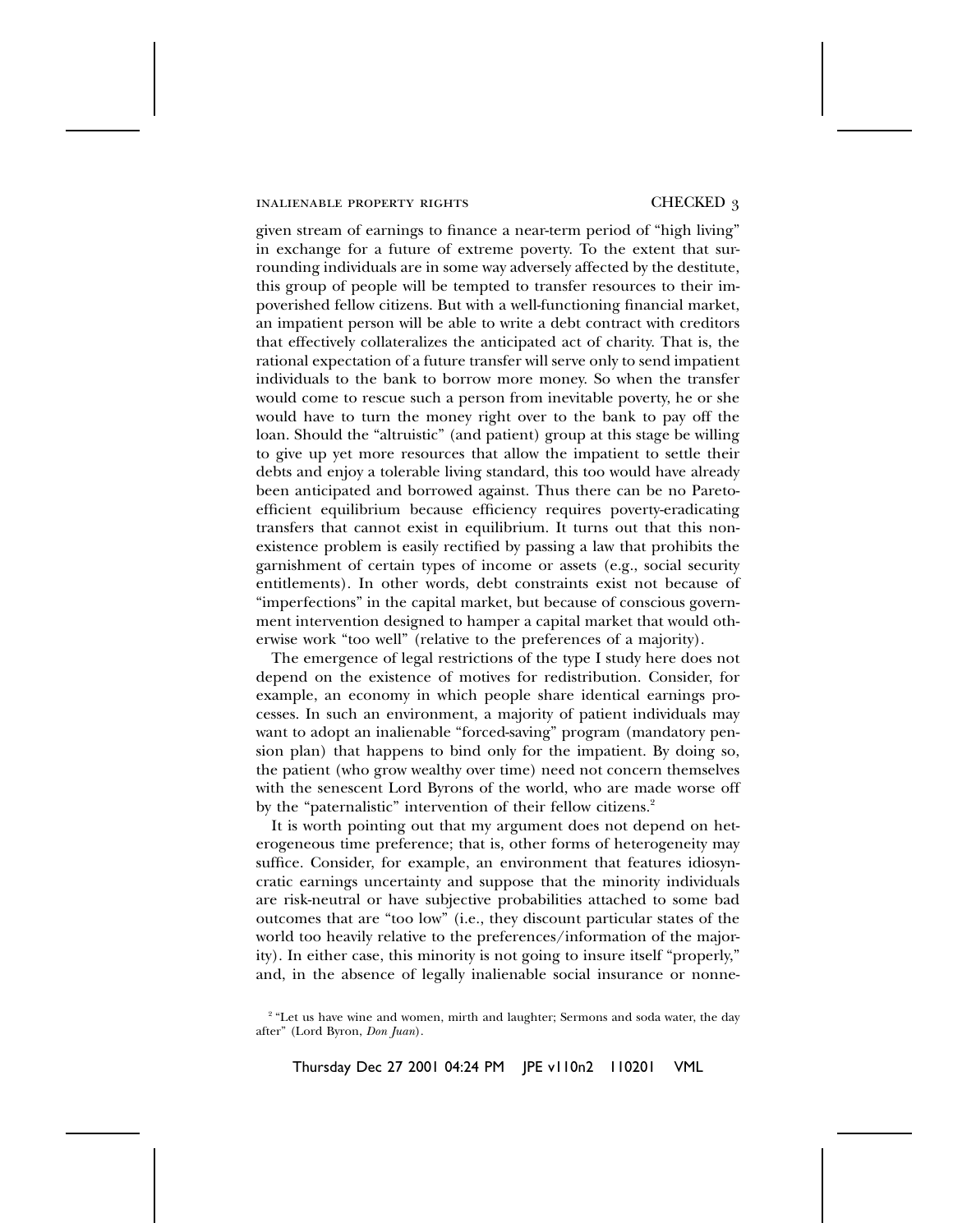gotiable personal bankruptcy exemptions, the majority can expect to suffer the presence of unlucky and improperly insured individuals.

The argument above is formalized within the context of a simple twoperiod general equilibrium model that features no uncertainty and no informational asymmetries. The basic argument will in fact hold in much more general environments; all that is required is the three key assumptions made above.

#### **II. A Simple Model**

The goal here is to formalize the argument above in the simplest terms possible. Accordingly, assume that there is a continuum of individuals distributed uniformly on the interval *I*. Each person  $i \in I$  is assumed to have preferences defined over his or her own time-dated consumption  $(c_{1i}, c_{2i})$  as well as over the distribution of consumption across people ("neighbors") at any point in time  $(c_{ij})$ ,  $j \neq i$ ,  $t = 1, 2$ . Assume that these preferences can be represented by a utility function of the following form:

$$
V_i = \ln (c_{1i}) - \chi (c_{1j} < m_i) \alpha_i + \delta_i [\ln (c_{2i}) - \chi (c_{1j} < m_i) \alpha_i],
$$

where  $\chi(c_i, m_i) = 1$  if there exists a set of agents  $Q_i$  (with positive measure) such that  $c_i < m_i$  for  $j \in Q_i$  in period *t*, and  $\chi(c_i < m_i) = 0$ otherwise. These preferences nest the usual specification  $(\alpha_i = 0)$  as a special case.

The preference parameters  $\delta_i$  and  $\alpha_i$  index the degree to which person *i* "discounts" consumption across time and people. It seems plausible to suppose that individuals may differ in their rate of pure time preference (see, e.g., Rae 1834; Lawrance 1991; Warner and Pleeter 2001). It seems equally plausible to suppose that individuals care about the material living standards of their neighbors and that they differ in the degree to which such sentiments are held.<sup>3</sup> The idea I wish to model here is that people generally have a view in terms of what they regard to be some "minimally acceptable" living standard *mi* and that observing any neighbor's consumption fall below this minimum standard makes person  $i$  "feel bad" with an intensity indexed by  $\alpha_i$ . Passing a destitute neighbor on the street elicits a host of different feelings: some people may simply not care and others may be overcome with nausea.<sup>4</sup> In what

<sup>4</sup> Alternatively, one might suppose that when the material living standards of some people fall low enough, they are prone to steal from or harm neighbors who are materially better off.

<sup>&</sup>lt;sup>3</sup> This type of externality has a long tradition in economics. For example, Jeremy Bentham apparently believed that beggars should have been locked up because of the distress that their appearance and importunings caused passersby (Posner 1995, p. 23). See also the opening paragraph in Smith (1759).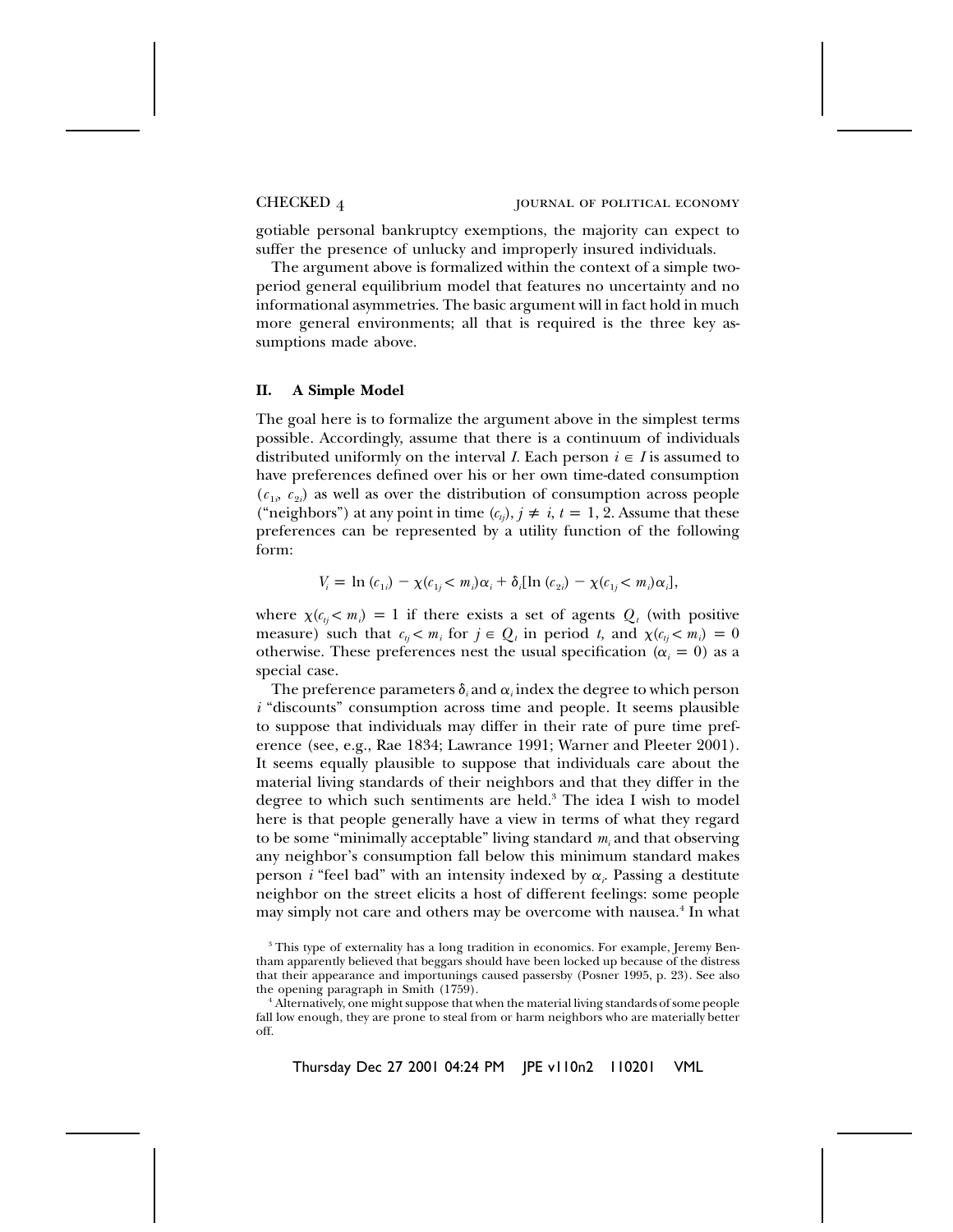follows, I also take the view (I have no direct evidence) that for any given individual, the propensity to discount across people and time is positively correlated.

Individuals have an endowment stream  $(y_{1i}, y_{2i})$ . Assume, for simplicity, that there are only two types of individuals, *A* and *B.* Normalize the population of type *A* individuals to unity and let  $0 < n < 1$  denote the number of type *B* individuals (hence, the median voter is a type *A* individual). Type *A* individuals have preferences  $(\delta_i, \alpha_i, m_i) = (\delta, \alpha, m)$ and earnings profile  $(y_{1A}, y_{2A}) = (y, y)$ , with  $y > m > 0$ . Type *B* individuals have preferences  $(\delta_{\rho}, \alpha_{\rho}, m_{\rho}) = (0, 0, 0)$  and earnings profile  $(y_{1B},$  $y_{2B}$  = (*m*, 0). Thus type *A* individuals are affected by the material wellbeing of their neighbors, and type *B* individuals fully discount everything beyond their own immediate satisfaction. Also, type *A* individuals are relatively wealthy.<sup>5</sup> In order to guarantee the potential willingness and ability to confer charity, assume that the configuration of parameters satisfies the following restriction:

$$
y \ge \frac{nm}{1 - e^{-\alpha}}.\tag{1}
$$

#### *A. Competitive Equilibrium*

Individuals are small and behave noncooperatively; consequently, individual acts of charity can never be part of an equilibrium in this environment. Assume that there is a competitive market for risk-free private debt; let  $R > 0$  denote the (gross) real rate of interest. Despite the externality in preferences, it should be clear from the special structure considered here that there exists a unique competitive equilibrium allocation  $(c_{1A}^e, c_{2A}^e) = (y, y), (c_{1B}^e, c_{2B}^e) = (m, 0)$  and price system  $R^e =$  $1/\delta$ . That is, type *A* individuals consume their "permanent income" in each period, whereas type *B* individuals consume their entire wealth in the present period. The respective utility payoffs are given by

$$
V_A^e = \ln(y) + \delta[\ln(y) - \alpha],
$$
  
\n
$$
V_B^e = \ln(m).
$$

Notice that while type *B* individuals have the ability to smooth consumption, they choose not to. In any case, they have insufficient resources to finance a future living standard above *m,* so type *A* individuals expect to suffer the displeasure of such an event.

<sup>5</sup> In a multiperiod model, relatively patient individuals would endogenously generate higher levels of income.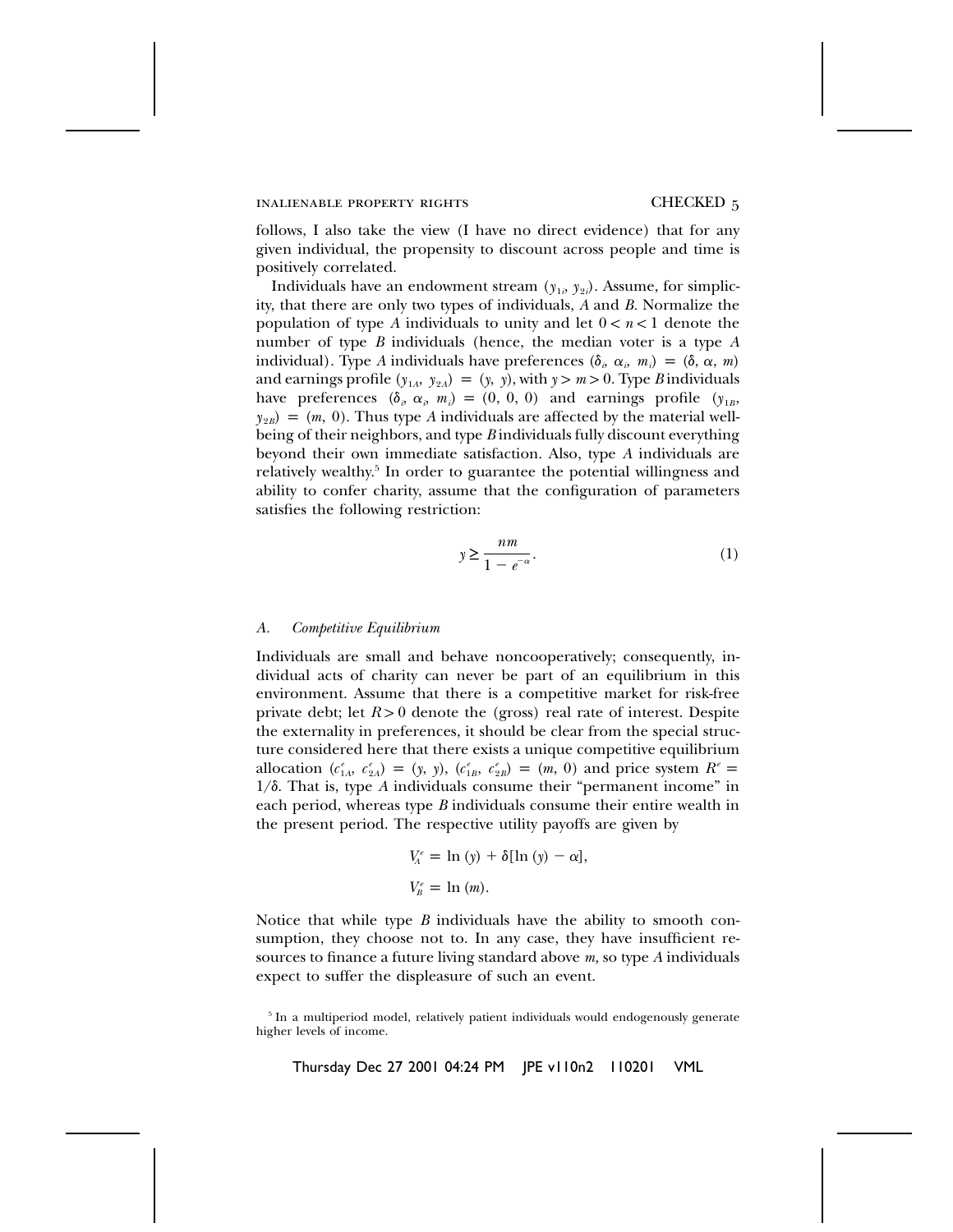### *B. The Star Allocation*

If condition (1) holds (assume that this is so), then the competitive equilibrium is not Pareto-optimal (the First Welfare theorem breaks down because of the externality in preferences). Out of the set of Paretooptimal allocations, there is one that is strictly preferred by type *A* individuals; let us call this the "star" allocation:  $(c_{1A}^*, c_{2A}^*) = (y, y - nm)$ ,  $(c_{1B}^*, c_{2B}^*) = (m, m)$ .<sup>6</sup> Notice that type *B* individuals are indifferent between the star allocation and the competitive equilibrium allocation. Given (1), the star allocation is feasible and guarantees all individuals at least the minimum living standard *m* per period; individual utility payoffs are given by

$$
V_A^* = \ln(y) + \delta \ln(y - nm),
$$
  

$$
V_B^* = \ln(m),
$$

with  $V_A^* > V_A^e$  and  $V_B^* = V_B^e$ .

Note that there is no simple redistribution of endowments that will allow the star allocation to be implemented as a competitive equilibrium. However, there may exist mechanisms that can implement the star allocation as an equilibrium of some appropriately specified game; this is an issue that will now be explored.

#### **III. Redistribution Policy**

A majority of the population could feasibly be made better off (and the remainder made no worse off) by some coordinated act of charity. One simple mechanism that serves this coordination role is a government with the legal power to tax. Assume that the majority (type *A*) individuals agree to institute a government with such a power (and with preferences identical to their own).

Let *x* denote the future transfer payment accruing to type *B* individuals (since type *B* individuals are able to finance current-period consumption of at least *m*, we need not consider current-period transfers). Without loss, we may abstract from government borrowing (Ricardian equivalence holds in this environment). Government budget balance requires  $\tau = nx$ , where  $\tau$  is the tax revenue collected from type *A* individuals. What will concern us next is determining the precise conditions under which such a redistribution policy can be implemented as an equilibrium. By an equilibrium, I mean a situation in which the standard competitive equilibrium restrictions are satisfied together with

<sup>6</sup> Technically, the impatient do not value second-period output and so may not consume it. But since they are indifferent between consuming and not consuming, let us assume that they do.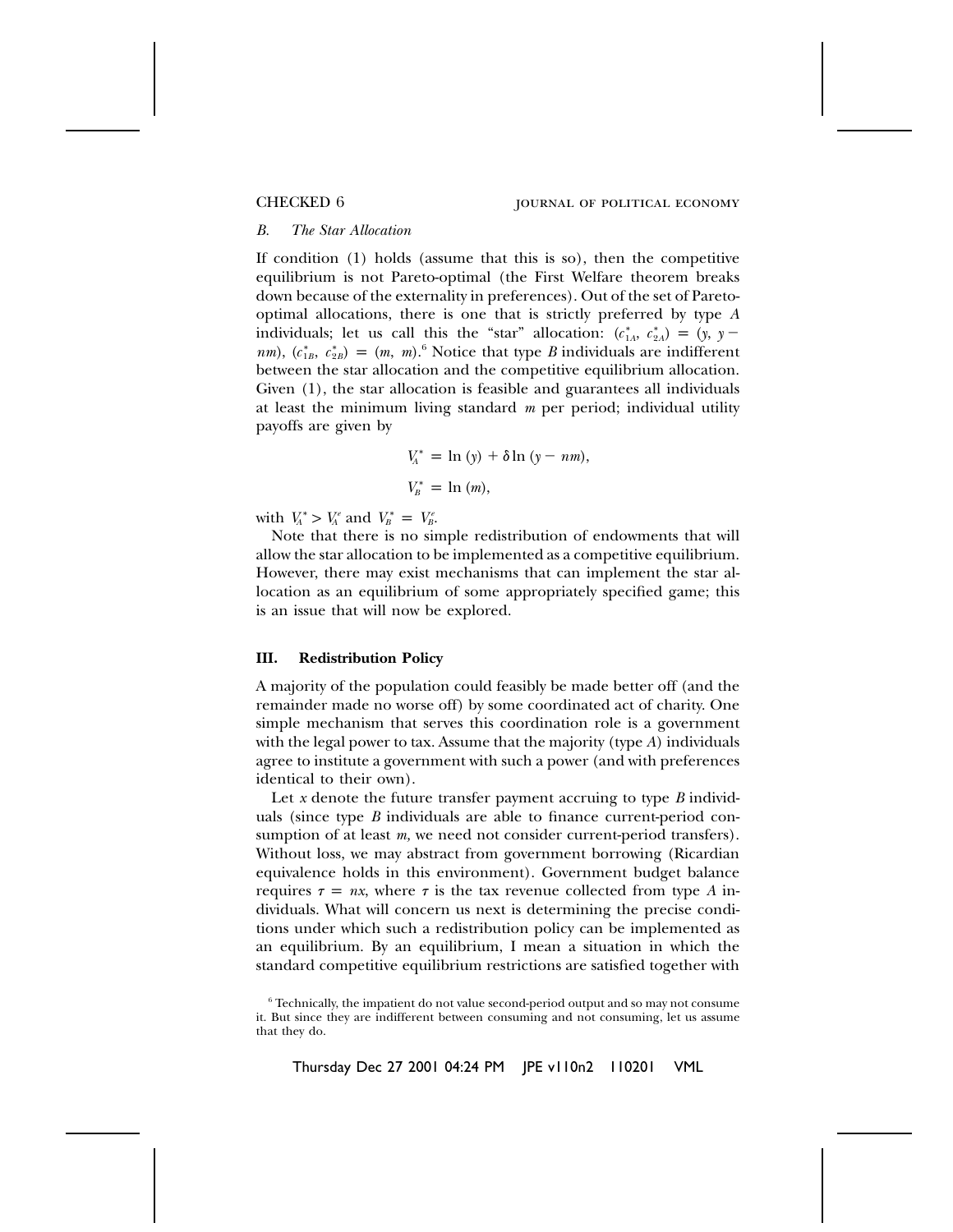the property that the prevailing tax/transfer policy maximizes the wellbeing of the voting majority (i.e., type *A* individuals); call this a *politicoeconomic equilibrium.* I shall also distinguish between a redistributive equilibrium in which the government does or does not have access to a commitment technology.

#### *A. Politico-economic Equilibrium with Commitment*

Imagine that the government announces a future transfer (with an associated tax) equal to *x* and assume that the government can commit to this policy. Conditional on this announcement, the desired consumption profile for type *A* individuals is given by

$$
c_{1A} = \left(\frac{1}{1+\delta}\right)\left(y + \frac{y - nx}{R}\right),
$$
  
\n
$$
c_{2A} = R\delta\left(\frac{1}{1+\delta}\right)\left(y + \frac{y - nx}{R}\right).
$$
\n(2)

Given their high rate of discount, type *B* individuals will borrow as much as they feasibly can (i.e., the present value of their entitlement) in order to maximize their current consumption:  $c_{1B} = (m + x)/R$  (which implies  $c_{2B} = 0$ ). Now, conditional on *x*, the market-clearing interest rate is given by

$$
\hat{R}(x) = \frac{y + \delta nx}{\delta y}.
$$
\n(3)

Substituting  $(3)$  into  $(2)$ , we can derive the competitive equilibrium consumption allocation for type *A* individuals (conditional on a transfer level  $x$ :

$$
\hat{c}_{1A}(x) = \left(\frac{1}{1+\delta}\right) \left[1 + \delta \left(\frac{y - nx}{y + \delta nx}\right)\right],
$$
\n
$$
\hat{c}_{2A}(x) = y.
$$
\n(4)

Notice that type *A* individuals end up consuming the entire futureperiod output, independent of the transfer level *x.* The reason for this is that type *A*'s second-period income consists of net-of-tax income plus the principal and interest repayment on the loans extended to type *B* individuals.

Clearly,  $\hat{c}_{1A}(x) \leq y$  and is strictly decreasing in *x*. Consequently, type *A* individuals have a utility payoff  $V_A(x) \leq V_A^e$  that is strictly decreasing in *x.* Notice that the transfer payment accomplishes absolutely nothing in terms of providing a material standard of living for type *B* individuals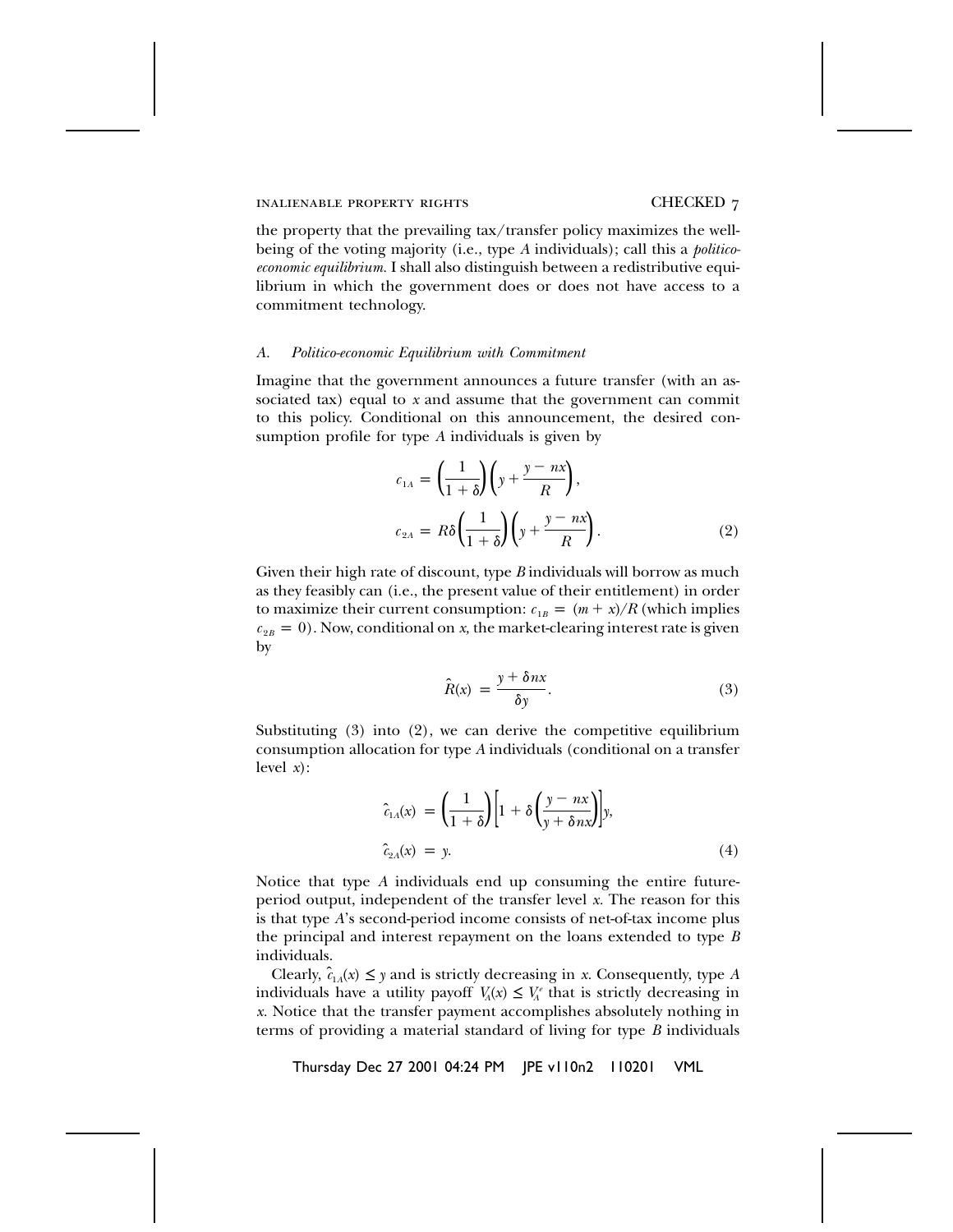in the future; their transfer income is fully garnisheed by creditors. Effectively, the transfer program redistributes current output from type *A* individuals to type *B* individuals, leaving the former worse off and the latter better off. Consequently, we have the following proposition.

PROPOSITION 1. If the government (representing type *A* preferences) can commit to a transfer policy *x,* then there is a unique politico-economic equilibrium with transfer level  $x^* = 0$ ; that is, the resulting allocation is identical to the competitive equilibrium allocation.

#### 1. History-Dependent Transfer Policy

Note that it is possible to construct a more sophisticated policy that conditions delivery of the transfer on an observable history of events. In the present context, suppose that the government is in a position to observe the historical consumption choices of type *B* individuals. Consider the following transfer policy:

$$
x = \begin{cases} m & \text{if } c_{1B} \le m \\ 0 & \text{otherwise.} \end{cases}
$$
 (5)

Under this policy, if the government observes  $c_{1B} > m$ , then the individual becomes disentitled. If the government can commit to such a policy, then type *B* individuals lack the backing that would be necessary to secure the loan in the first place; the transfer policy (5) effectively imposes a debt constraint on type *B* individuals. Consequently, we have the following result.

PROPOSITION 2. If the government can commit to a contingent transfer policy, then there is a unique politico-economic equilibrium with transfer level  $x^* = m$ ; that is, the resulting allocation is identical to the star allocation.

The transfer policy above is interesting because it can apparently achieve the desired "social goal" (type *A* preferences) of eliminating incidences of extreme poverty without recourse to any special legal restrictions that explicitly prohibit creditors from enforcing their property rights (i.e., seizing assets or income for loan repayment). In reality there are two practical problems that would likely limit the usefulness of history-dependent transfer functions. First of all, in more complicated environments, the government would have to keep track of and verify a great deal of information concerning individual histories. Second, the government might not possess the necessary commitment technology.

#### *B. Politico-economic Equilibrium without Commitment*

Suppose that the government cannot commit to policy. Then the appropriate solution concept is one that allows the government to reop-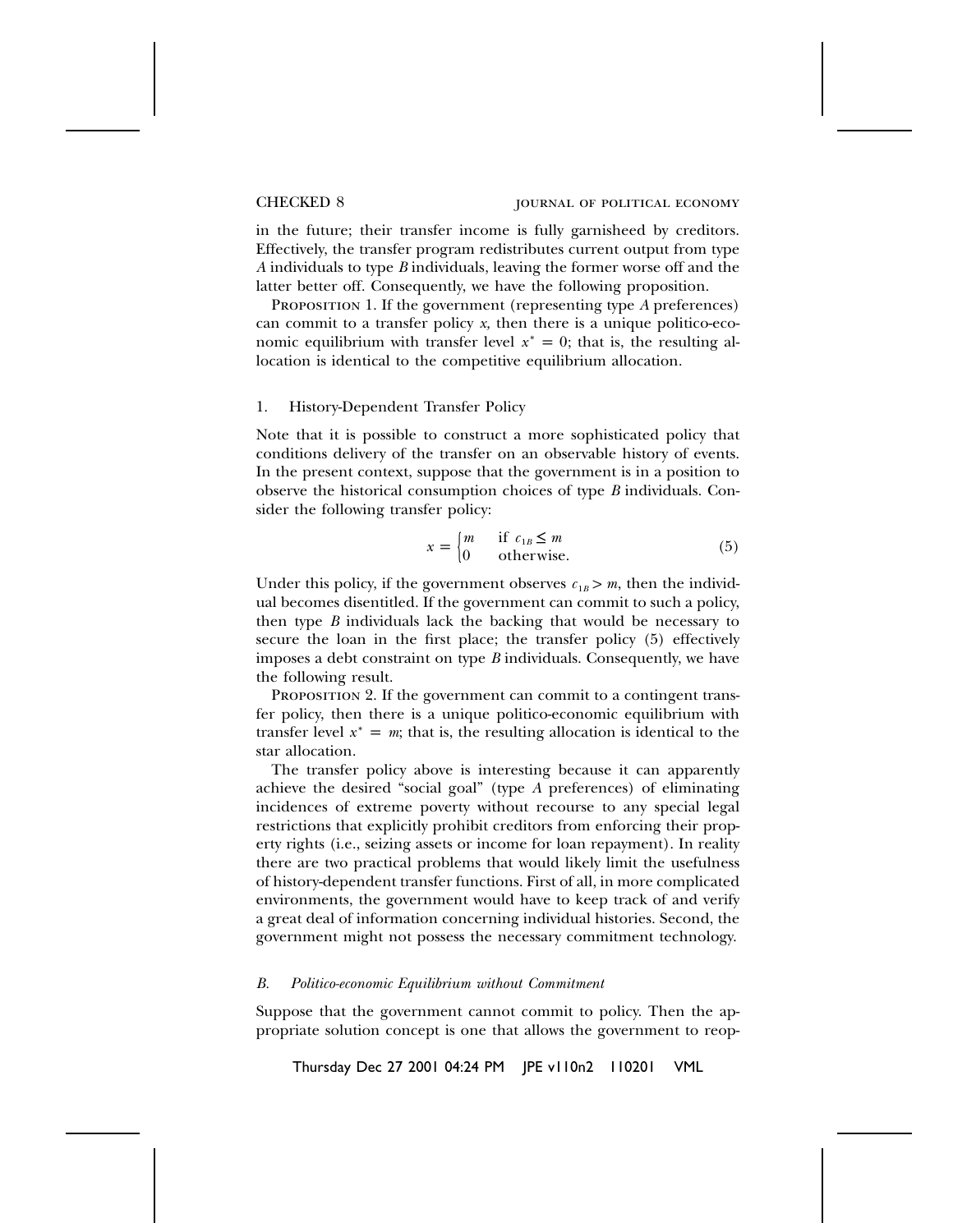timize sequentially (on behalf of type *A* individuals). If the optimal policy remains invariant at each stage of the game, it is called *consistent.* I shall define an equilibrium to be an allocation and price system that satisfies the usual competitive equilibrium restrictions together with consistency of government policy; refer to such a situation as a *consistent politicoeconomic equilibrium.*

The first thing that I shall demonstrate is that the policy described in proposition 1 is not a part of any consistent politico-economic equilibrium. The reason is as follows. At the beginning of period 1, the government announces a future transfer  $x^* = 0$ . Assume for the moment that this policy is credible. Financial market activity then results in the competitive equilibrium allocation  $(c_{1A}^e, c_{2A}^e, c_{1B}^e, c_{2B}^e) = (y, y, m,$ 0) and interest rate  $R^e = 1/\delta$ . Now consider the position of type *A* individuals at the beginning of period 2; their continuation utility payoff from following the proposed equilibrium is  $V_A = \ln(y) - \alpha$ . The question at this stage is whether the government might be tempted to deviate from the initial proposed equilibrium policy  $x^* = 0$ . Let  $x^R$  denote an arbitrary "renegotiated" transfer payment (deviation); the continuation payoff for type *A* individuals under any deviation  $x^R$  is given here by

$$
V_A(x^R) = \begin{cases} \ln(y - nx^R) & \text{if } x^R \ge m \\ \ln(y - nx^R) - \alpha & \text{otherwise.} \end{cases}
$$
(6)

Given condition (1), optimal government policy at this stage requires  $x^R = m > x^* = 0$ , which obviously violates the consistency requirement  $x^R = x^*$ . An analogous argument can be used to show that the historydependent transfer scheme described in proposition 2 is also not consistent. Thus, while the optimal policies described in propositions 1 and 2 are "Nash," they are not "subgame perfect." But in fact, the problem is much more serious than this because one can demonstrate the following proposition.

PROPOSITION 3. For the parameter restrictions considered here, there does not exist a consistent politico-economic equilibrium.

By way of a proof, consider the following argument. Let *Ex* denote the transfer expected to prevail in the future period; in equilibrium, consistency will require that  $x^R = Ex$ . In an unfettered financial market, type *B* individuals will borrow *Ex* units of output, using the expected transfer payment as collateral, which leads to a desired consumption profile  $c_{1B} = m + R^{-1}Ex$  and  $c_{2B} = 0$ . This desired consumption profile must be a part of any equilibrium. But if this is true, then clearly no amount of expected charity is going to alleviate type *B*'s future poverty. Consequently, optimal government policy at the beginning of period 1 is to announce  $x^* = 0$ . But we have already demonstrated that  $x^* = 0$ 0 is not a consistent government policy; at the beginning of period 2, type *A* individuals will want to redesign the tax system so that  $x^R =$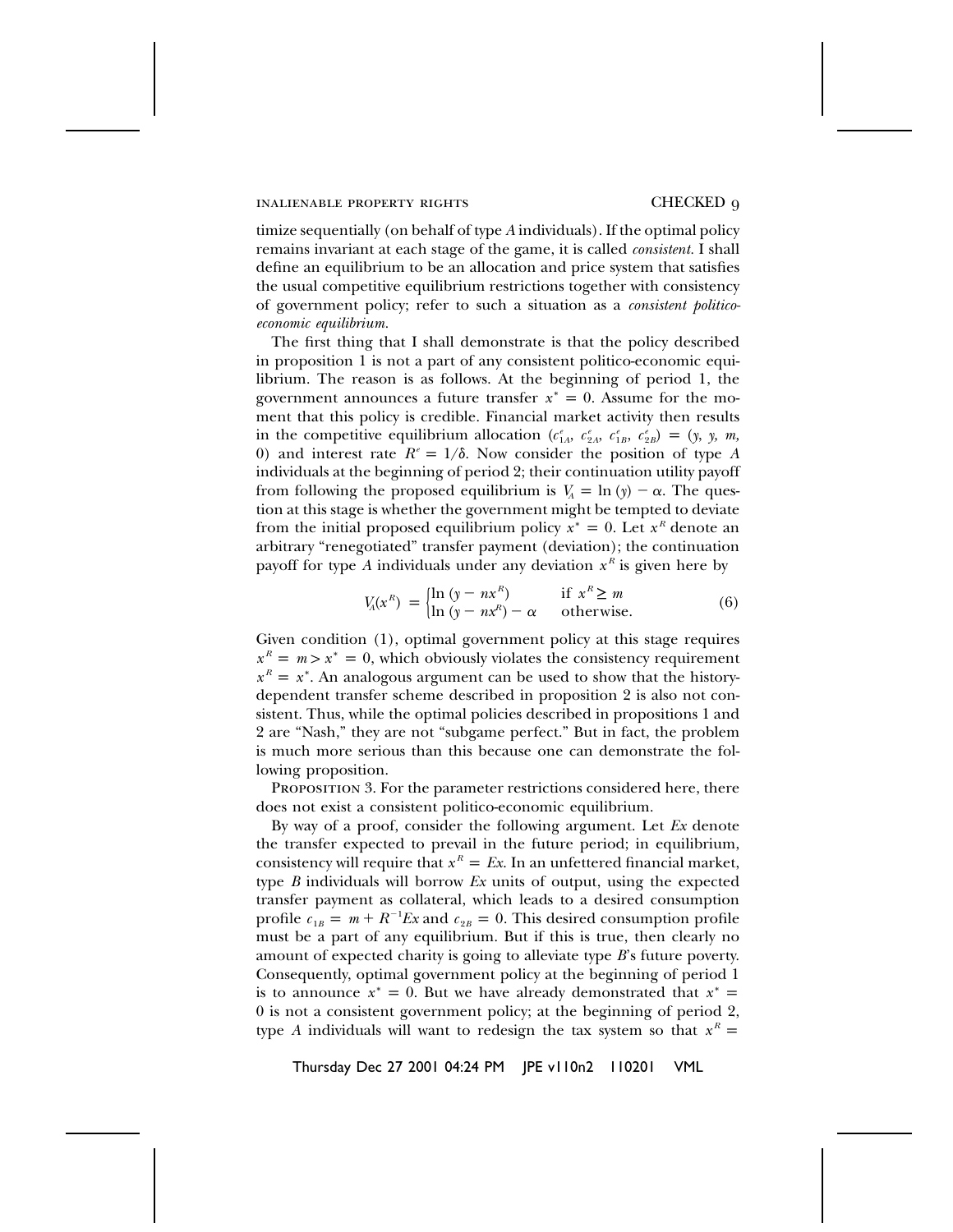$m > 0$ . However, in this case, the proper expectation of the future charity flow is *m,* which is, of course, inconsistent with optimal government policy as of period 1.

To reiterate, conditional on an expected transfer *Ex,* optimal government policy as of period 2 is to set  $x^R = m + Ex$  (the *Ex* is used to satisfy the claims of creditors, and *m* is used to alleviate poverty). Consistency requires  $x^R = Ex$ , which is impossible since  $m > 0$ .

### **IV. Inalienable Property Rights**

If a government can commit to a policy, then in principle it may be able to implement a cleverly designed (history-dependent) redistribution policy that is preferred by the voting majority. However, if only "simple" policy rules are available (e.g., history-independent), then not even the ability to commit will guarantee the implementability of a desirable redistribution policy. In the absence of commitment, it is not even clear what will transpire; there appears to be no solution to the problem of designing an implementable redistribution policy. The basic problem here is that a well-functioning financial market appears to work against the goals of social policy; there is a sense in which financial markets work *too well.* One solution may therefore entail restricting the operation of the financial market.

Imagine now that the government (representing type *A* individuals) passes a law that renders the future transfer payment  $x^* = m$  inalienable. Legally, potential creditors are now in no position to garnishee this income flow and hence would refuse to buy a debt instrument that is backed by the promise of social security income; type *B* individuals would be "forced" to consume the consumption profile  $(m, x^*)$ , instead of their preferred consumption profile  $([m + x^*]/R, 0)$ . Furthermore, it should be clear that when the economy arrives at the beginning of the future period, the government will have no incentive to alter the legal system; the proposed legal restriction is in this sense "renegotiationproof."

PROPOSITION 4. If transfer income is legally inalienable, then the transfer policy  $x^* = m$  implements the star allocation as a consistent politico-economic equilibrium.

The argument above has been made in the context of a government faced with designing an optimal redistribution policy. But even in the absence of a redistribution motive, the government may wish to pass laws that effectively limit debt accumulation or even "force" saving. For example, suppose that type *B* individuals are "self-sufficient" in the sense of having enough wealth to finance consumption expenditures of at least *m* in each period; assume that  $(y_{1B}, y_{2B}) = (m + (m/R), 0)$ . An appropriate response by the government (appropriate in the sense of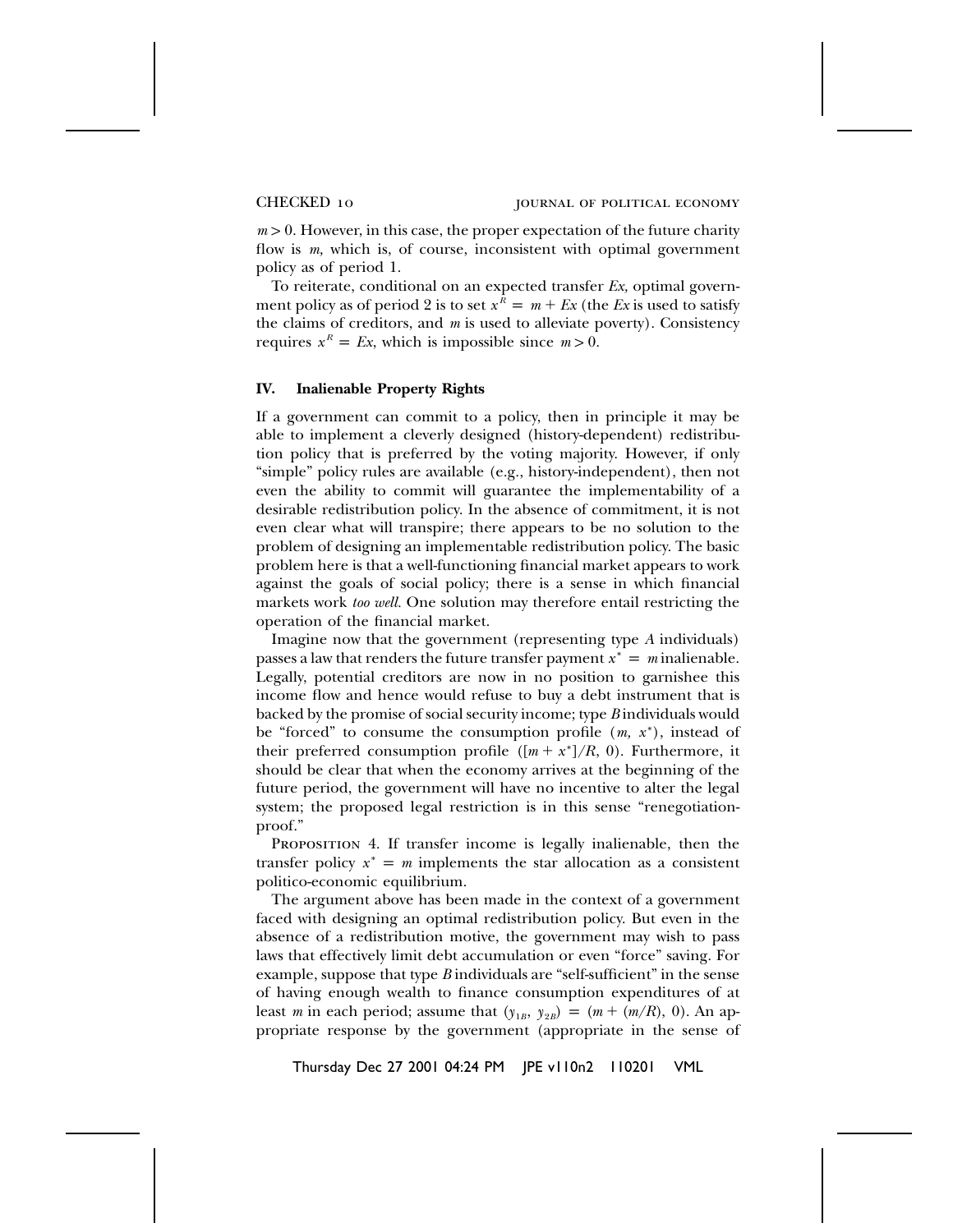respecting type *A* preferences) would then be to tax the first-period income of type *B* individuals by an amount equal to  $\tau = m/R$  (a forced pension contribution), invest the proceeds in an interest-bearing asset, and promise a future pension income  $x = m$ . Of course, for this program to work, the pension fund must be made legally inalienable. Note that, unlike the redistribution scenario discussed earlier, this forcedsaving program does not constitute a Pareto improvement (relative to the competitive equilibrium allocation) since type *B* individuals are made *worse* off; the "paternalistic" intervention is motivated entirely by the selfish motives of type *A* individuals who wish to avoid being exposed to incidences of extreme deprivation.

# **V. Concluding Remarks**

While the economic environment described above is highly stylized, it arguably corresponds to reality along several key dimensions, in particular, the type of preference heterogeneity described above together with the assumed access to financial markets. It is therefore plausible that many real-world legal restrictions that effectively inalienate some types of property can be understood as an institutional response to the problems highlighted above.<sup>7</sup>

#### **References**

- Alvarez, Fernando, and Jermann, Urban J. "Efficiency, Equilibrium, and Asset Pricing with Risk of Default." *Econometrica* 68 (July 2000): 775–97.
- Avio, Kenneth L. "An Economic Rationale for Statutory Interest Rate Ceilings." *Q. Rev. Econ. and Bus.* 13 (Autumn 1973): 61–72.
- Blackorby, Charles, and Donaldson, David. "Cash versus Kind, Self-Selection, and Efficient Transfers." *A.E.R.* 78 (September 1988): 691–700.
- Coate, Stephen. "Altruism, the Samaritan's Dilemma, and Government Transfer Policy." *A.E.R.* 85 (March 1995): 46–57.
- Hart, Oliver, and Moore, John. "A Theory of Debt Based on the Inalienability of Human Capital." *Q.J.E.* 109 (November 1994): 841–79.
- Kehoe, Timothy J., and Levine, David K. "Liquidity Constrained Markets versus Debt Constrained Markets." *Econometrica* 69 (May 2001): 575–98.
- Krueger, Dirk, and Perri, Fabrizio. "Risk Sharing: Private Insurance Markets or Redistributive Taxes?" Staff Report no. 262. Minneapolis: Fed. Reserve Bank Minneapolis, 1999.
- Lawrance, Emily C. "Poverty and the Rate of Time Preference: Evidence from Panel Data." *J.P.E.* 99 (February 1991): 54–77.

Posner, Richard A. *Overcoming Law.* Cambridge, Mass.: Harvard Univ. Press, 1995.

<sup>7</sup> Others have also examined the circumstances under which one might reasonably expect the provision of in-kind government transfers that are either purposely chosen (in part) for their difficult resale properties or legally prohibited from being resold (see Blackorby and Donaldson 1988; Coate 1995).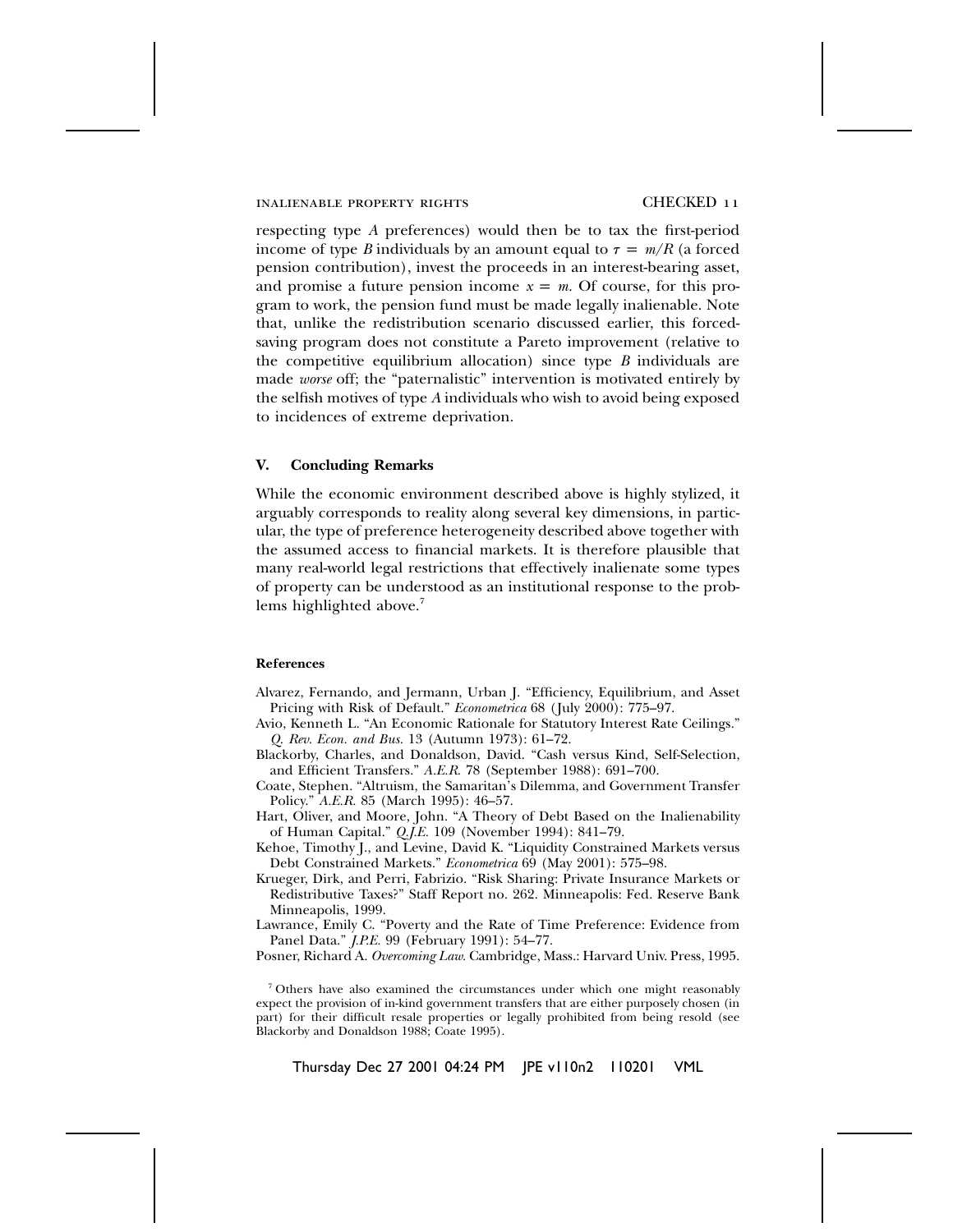- Rae, John. *Statement of Some New Principles on the Subject of Political Economy.* Boston: Hillard, Gray, 1834. Reprint. New York: Kelley, 1964.
- Smith, Adam. *The Theory of Moral Sentiments.* 1759. Reprint. Edited by David D. Raphael and Alec L. Macfie. Indianapolis: Liberty Classics, 1982.
- Stigler, George J. "Imperfections in the Capital Market." In *The Organization of Industry.* Homewood, Ill.: Irwin, 1968.
- Warner, John T., and Pleeter, Saul. "The Personal Discount Rate: Evidence from Military Downsizing Programs." *A.E.R.* 91 (March 2001): 33–53.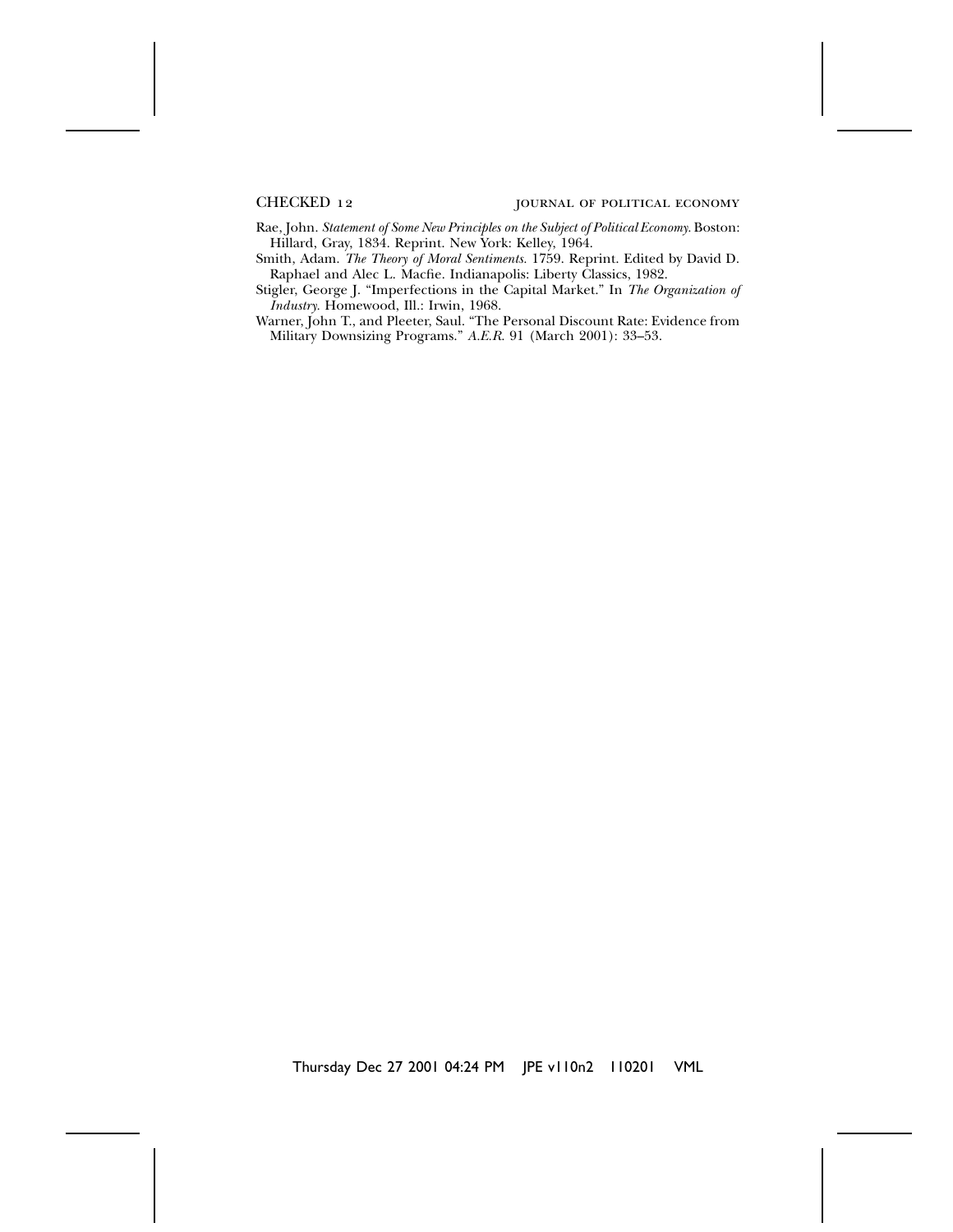# *Journal of Political Economy* FR R

1126 East 59th Street Chicago, IL 60637

# eprint Order Form

University of Chicago **Exercise 2018** Please return this form even if no esired.

# $\square$  **NO REPRINTS DESIRED**

AUTHORS: REPRINT ORDER MUST BE RECEIVED PRIOR TO PRINTING OF JOURNAL ISSUE. Please return this form immediately <u>even if no reprints are desired</u>. Reprints ordered through an institution will not be processed without a purchase order number. Payment by check, Money Order, Visa, or MasterCard is required with all orders not accompanied by an institutional purchase order or purchase order number. Make checks and purchase orders payable to The University of Chicago Press.

# TO BE COMPLETED BY AUTHOR:

| Journal of Political Economy Vol<br>Month<br>No |                        |
|-------------------------------------------------|------------------------|
| Author(s):                                      | No of pages in article |
| Title of Article:                               |                        |

REPRINT PRICE LIST: Prices include shipping for U.S. and Canadian orders. Non-U.S.and non-Canadian orders are shipped via Airmail at an additional cost of 45% of the total printing charge.

|                              | <b>Total Quantity</b> |         |         |          |         | add'l Charges (please compute)                                                                                |                                                           |  |
|------------------------------|-----------------------|---------|---------|----------|---------|---------------------------------------------------------------------------------------------------------------|-----------------------------------------------------------|--|
| Pages                        | 50                    | 100     | 150     | 200      | 50's    |                                                                                                               |                                                           |  |
| $2 - 4$                      | \$64.00               | \$76.00 | \$89.00 | \$100.00 | \$11.00 | Quantity                                                                                                      | $\begin{array}{c} \updownarrow \\ \downarrow \end{array}$ |  |
| $5-8$                        | 71.00                 | 91.00   | 110.00  | 126.00   | 19.00   | Covers                                                                                                        | $\qquad \qquad \bullet$                                   |  |
| $9 - 12$                     | 77.00                 | 111.00  | 139.00  | 165.00   | 28.00   | Subtotal                                                                                                      | $$\overbrace{\hspace{2.5cm}}$                             |  |
| $13 - 16$                    | 86.00                 | 123.00  | 156.00  | 188.00   | 34.00   | GST (7% for Canadian destinations only)                                                                       | $\frac{1}{2}$                                             |  |
| $17 - 20$                    | 98.00                 | 146.00  | 190.00  | 234.00   | 44.00   | Non-U.S./non-Canada orders add 45% to subtotal \$                                                             |                                                           |  |
| $21 - 24$                    | 105.00                | 161.00  | 214.00  | 265.00   | 53.00   |                                                                                                               |                                                           |  |
| add'l 4 pgs                  | 12.00                 | 24.00   | 42.00   | 60.00    | 16.00   |                                                                                                               |                                                           |  |
| Covers                       | 93.00                 | 105.00  | 123.00  | 140.00   | 19.00   | <b>TOTAL DUE (US \$)</b>                                                                                      | $\sim$                                                    |  |
| <b>Shipping Instructions</b> |                       |         |         |          |         | <b>Billing Instructions (Institutional Orders Only)</b>                                                       |                                                           |  |
|                              |                       |         |         |          |         |                                                                                                               |                                                           |  |
|                              |                       |         |         |          |         |                                                                                                               |                                                           |  |
|                              |                       |         |         |          |         |                                                                                                               |                                                           |  |
|                              |                       |         |         |          |         |                                                                                                               |                                                           |  |
|                              |                       |         |         |          |         | email and the contract of the contract of the contract of the contract of the contract of the contract of the |                                                           |  |
|                              |                       |         |         |          |         | * Please include a phone number in case we need to contact<br>you about your order.                           |                                                           |  |

# MAKE CHECKS AND PURCHASE ORDERS PAYABLE TO: The University of Chicago Press

All orders must be accompanied by one of the three payment options (purchase order, check/money order, or Visa/MasterCard):

| 1) Institutional Purchase Order No.<br>order will not be processed without a number |    | Purchase Order attached □<br>to come □             |
|-------------------------------------------------------------------------------------|----|----------------------------------------------------|
| 2) $\Box$ Check or Money Order for total charges is attached                        | 0R | 3) Please charge to: $\Box$ VISA $\Box$ MASTERCARD |
| Cardmember name as it appears on card (please print clearly)                        |    |                                                    |
| Card Number                                                                         |    | <b>Expiration Date</b>                             |
| Signature                                                                           |    | Phone                                              |